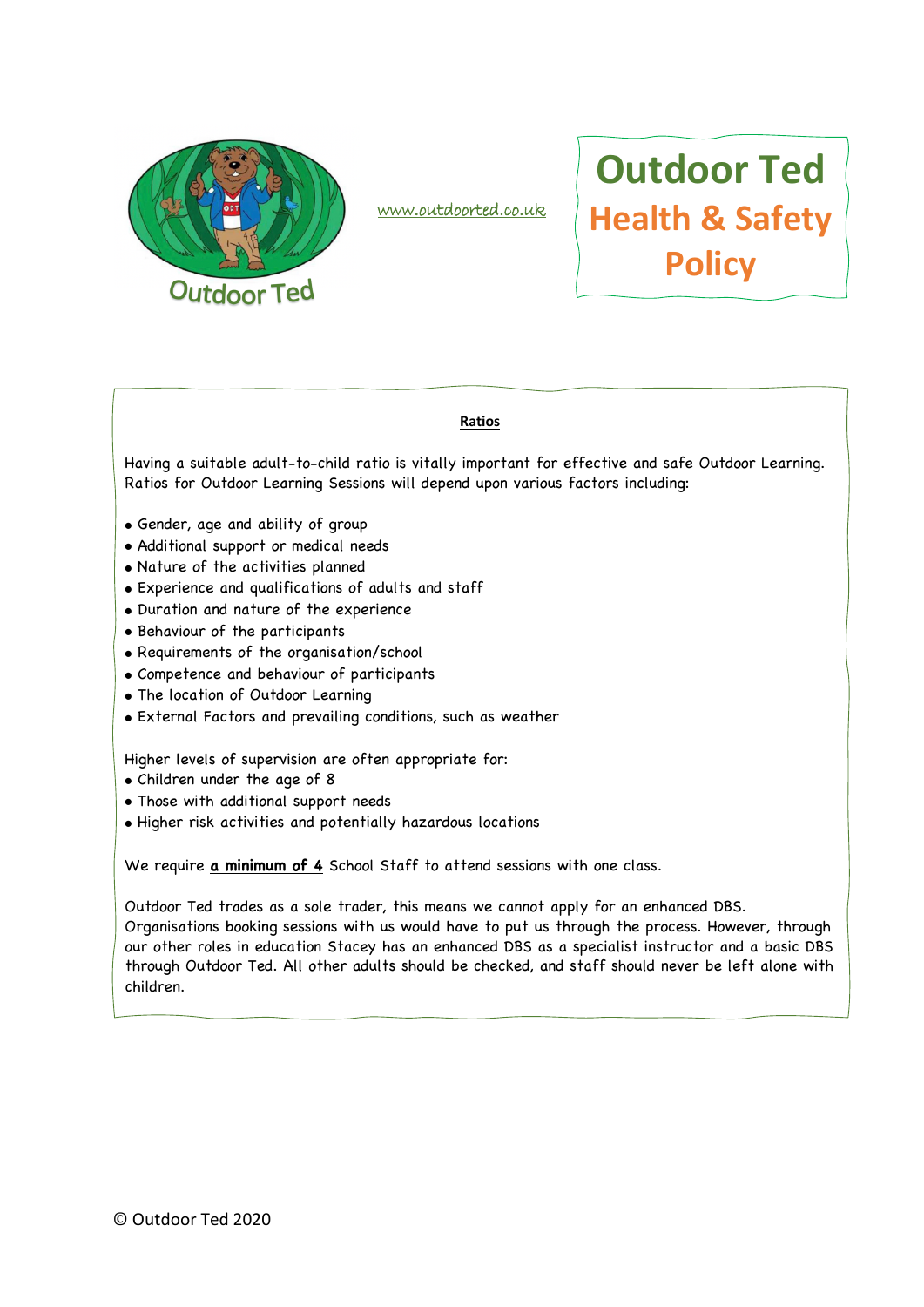

www.outdoorted.co.uk

# **Outdoor Ted Health & Safety Policy**

### **Roles and Responsibilities**

The Outdoor Leader has overall responsibility of Outdoor Learning sessions. The Outdoor Leader is responsible for writing, putting into practise and reviewing all of the Outdoor Learning Policies, Procedures and Risk Assessments, adapting them to their site conditions where necessary. The Outdoor Leader is also responsible for completing a Session Risk Management Plan before each Outdoor Learning session in order to identify and manage any risks linked to the day's session. They should also have planned an appropriate outline for the session, taking into account the site, age, number and ability of the participants, weather, ratios and level of competence of supporting adults, equipment and resources (including PPE), safety aspects, time allocation, previous learning, and any specific needs of the group.

All other adults and children also have a degree of responsibility to adhere to. All adults should have read and understood the Outdoor Learning Policies & Procedures, Activity Risk Assessments and the Tool Risk Assessments. This can be monitored using the Policy & Procedure Check Form. All adults and children should have completed, signed and dated an Outdoor Learning Consent Form prior to taking place in any Outdoor Learning Session.

## **First Aid and Emergency Equipment**

The Outdoor Leader MUST hold an up to date outdoor specific first aid qualification of a minimum of 2 days duration. Depending on the age of the children taking part in Outdoor Learning sessions, it may also be relevant for the Outdoor Leader to also have a paediatric first aid qualification. Suitable first aid equipment must be kept at the site of the Outdoor Learning session. This may be on site permanently or brought in. It should include clean and unused first aid equipment which is relevant to the activities planned and age of all participants, including adults.

Other essential equipment which must be present during each session includes:

- Drinking water
- - Confidential register with emergency contact, allergy, dietary & medical information
- - Mobile phone
- - Risk assessments linked to session activities
- Spare children's clothing and carrier bags SCHOOLS RESPONSIBILTY
- - Incident Policy & Incident Action Plan
- Person-specific medication (stored securely) SCHOOLS RESPONSIBILTY

Other items may be provided dependent on the weather, site, duration of session and activities planned.